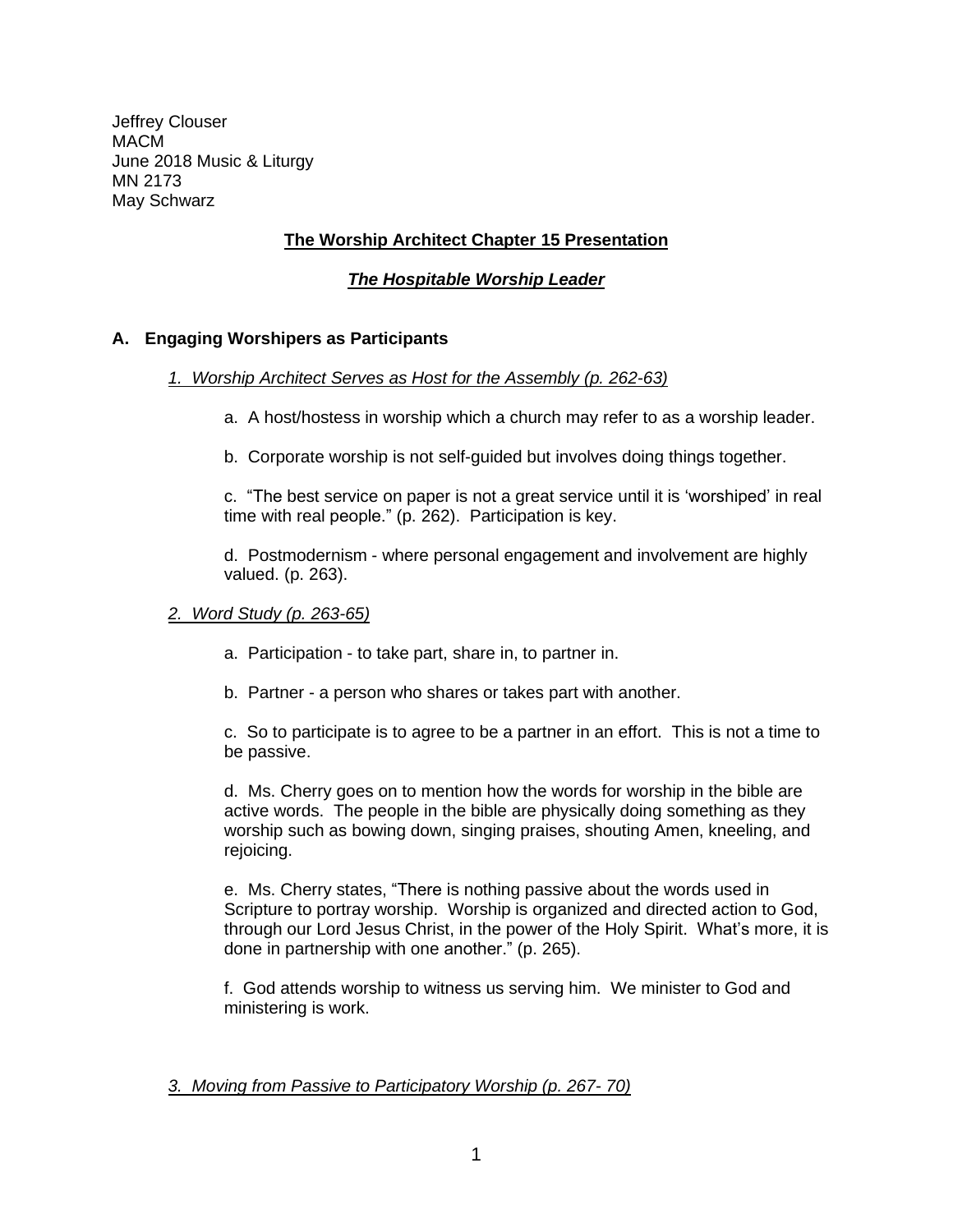a. **Principle 1:** Recognize that participation is the very thing that this generation desires. Kinesthetic, aural, and visual senses should be used to engage the whole person. Dr. Marcia Mcfee's Worship Design Studio is a great resource for participatory worship using the senses.

b. **Principle 2:** Recognize that participation involves partnering with others. Use activities that connect people such as passing the peace, sharing joys and concerns, washing feet or hands, or anointing.

c. **Principle 3:** Recognize that most people may be shy. Some may be more introverted than extroverted and need encouragement to participate. Provide opportunities to be active rather than passive and involve all groups as much as possible - children, youth, young adult, seniors, minorities, handicapped.

d. **Principle 4:** Recognize that historically congregations were used to being an audience. Be mindful of having the congregation be active through gestures or movements.

e. **Principle 5:** Recognize that worship is work. Others must be invited to do the work of the church such as ushers, worship leaders, scripture readers, musicians, amp techs, fellowship hosts, love feast(eucharist) preparers.

f. **Principle 6:** Recognize the congregation's need to respond to God so that they can encounter Gods' presence. Symbols and spoken or implied responses will assist with this.

- g. **Participatory worship** requires the following
	- 1. God must be the source not the topic of worship.
	- 2. Plan for the people to be active not passive.
	- 3. Ask yourself if God is pleased with the worship.

### *4. Conclusion (p. 270)*

a. Worship requires that each person sense their importance and necessity in worship. This is done through participation.

- b. The Worship Architect makes sure:
	- 1. Worship is designed to invite participation by everyone.
	- 2. Everyone is encouraged to offer themselves in worship.

c. To experience God is to participate in a conversation with God which engages God. This requires us to be active.

*THE WORSHIP ARCHITECT. A Blueprint for Designing Culturally Relevant and Biblically Faithful Services. Constance M. Cherry. Baker Academic. 2010.*

Jeffrey Clouser MACM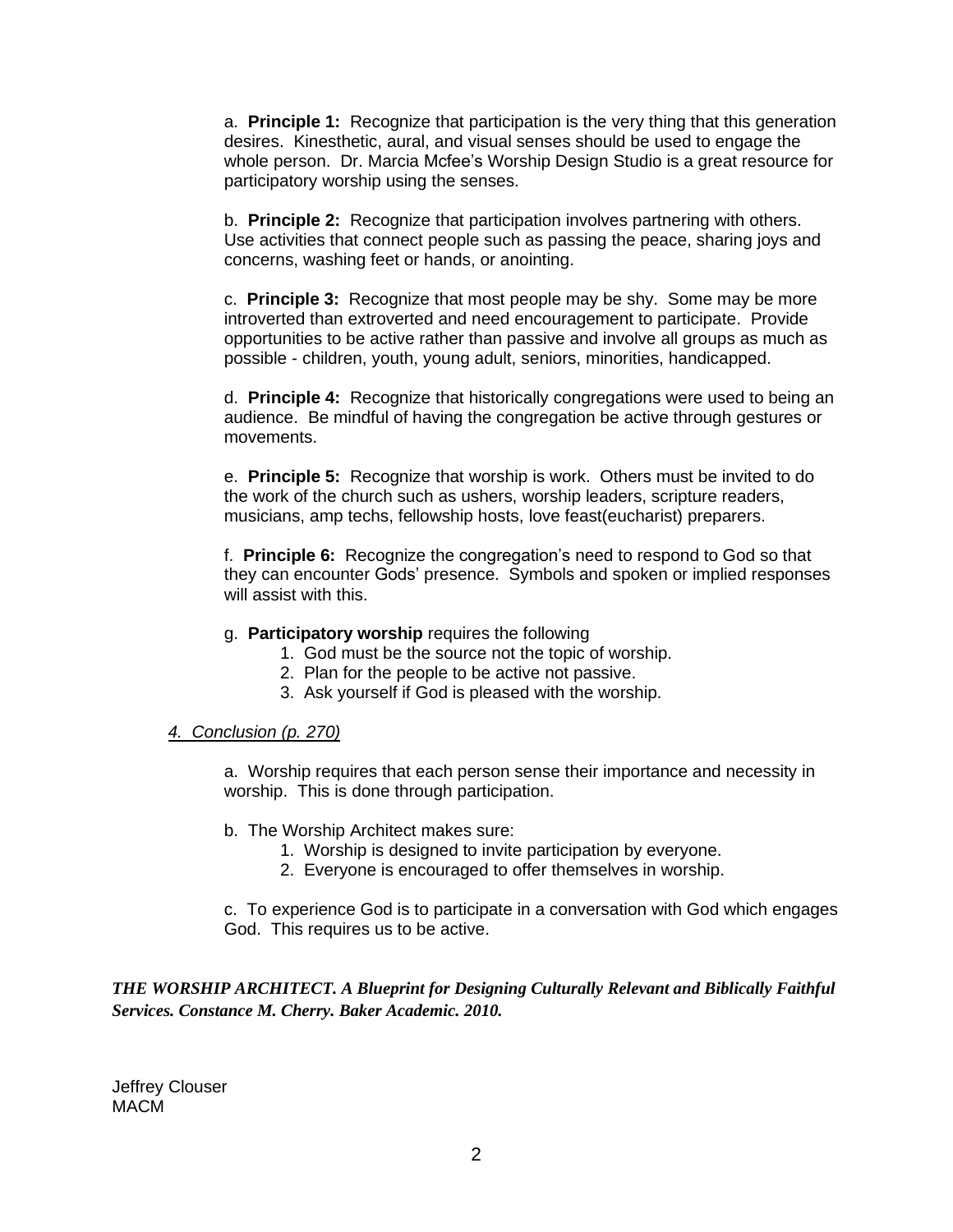June 2018 Music & Liturgy MN 2173 May Schwarz

### **Handbook for Cantors Presentation**

## *The Cantor in Liturgical Celebration*

### **A. Preparation (p. 19-20)**

#### *1. Vocal Warm-Ups*

a. This can be done anywhere.

b. Start gentle with humming then vocalize with vowel sounds. Use a consonant with your vowels.

c. Sing through your material if time permits. Or perhaps just review the tough spots.

### *2. Arrival*

a. Arrive in plenty of time to review material and warm-up other voices.

b. Check in with worship leader and other musicians to review the days liturgy.

c. Do mic checks and have your music and instrumentation in place before the assembly begins to arrive.

### *3. Attire*

a. Remember you are part of the ministry of the church so your dress should be appropriate in serving God and the assembly.

## *4. Timing*

a. You may relax after your preparations are made. You may even greet some of the assembly.

b. Be sure to give yourself some quiet time to reflect on the liturgy before worship begins.

### **B. Teaching Music to the Assembly (p. 20-24)**

1. In consultation with the music staff and those involved in the liturgy, you should decide how to introduce new music and how often.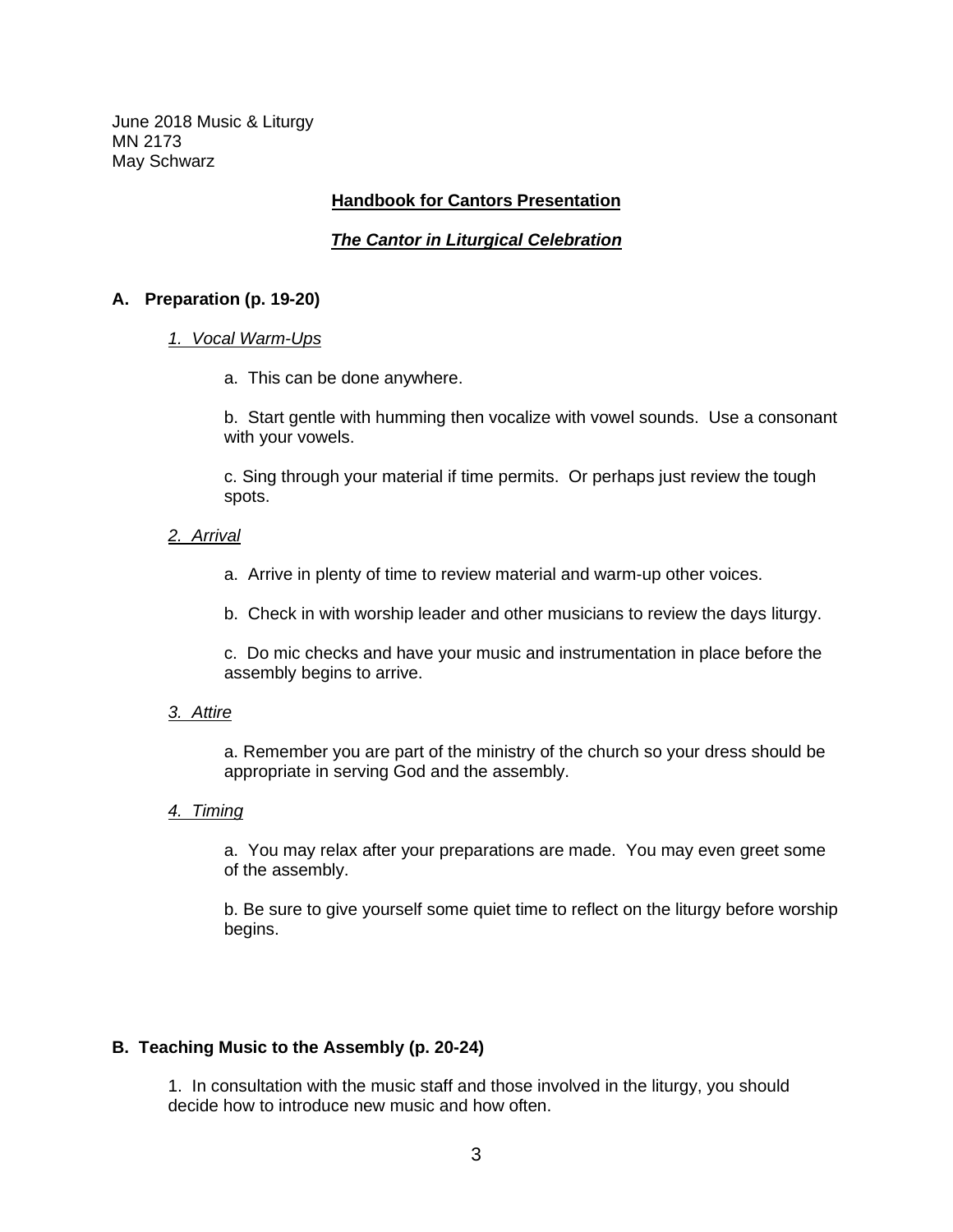2. Prepare what you will say to introduce the music and be concise. Speak clearly and slowly. Be hospitable in the introduction.

3. Practice using the microphone to speak and sing so you are aware of how and where to stand in relation to the mic.

4. Use the music and or text to determine what you will say to introduce the piece of music. Perhaps listening to the cantor and then repeating what the cantor sings will work. Or reading the text together and then listening to the music would be helpful.

5. One method of teaching a hymn or long refrains is by lining it out. Something the people of the Brethren faith are well known for. The cantor sings a short phrase and the assembly repeats the phrase.

6. Be aware that the assembly may not be enthusiastic at first but as they catch on to the song you may want to continue to use it over a number of weeks. Approach the familiar music in fresh new ways each time you use it.

#### **C. Physical Communication and Animation of the Assembly (p. 24-27)**

1. Gesture the assembly when it's time to breathe and start singing by raising your arm up with palm turned upward. I often do this when the praise team is leading congregational singing.

2. If your hands are busy holding music or an instrument you can always gesture with your eyes or nod your head.

3. Your presence should be inviting and welcoming but confident. Smile and engage the assembly by using eye contact.

4. Move into position to cantor at the appropriate time and don't sit down until the music stops. Do not make unnecessary movements with your hands or rock back and forth.

5. Focus on the liturgy and do not day dreaming or fidget around.

6. When it's the assembly's turn to sing, sing with the assembly not over the assembly.

#### **D. Dealing with the Unexpected (p. 27-28)**

1. If the microphone is not working or fails discretely check the off/on switch and do not tap or blow into the mic to make sure it is on. You may have to project without amplification.

2. Do not draw attention to your mistakes. You will make mistakes so just move on without a reaction. This also applies to not drawing attention to malfunctions, crying babies, or unresponsive people.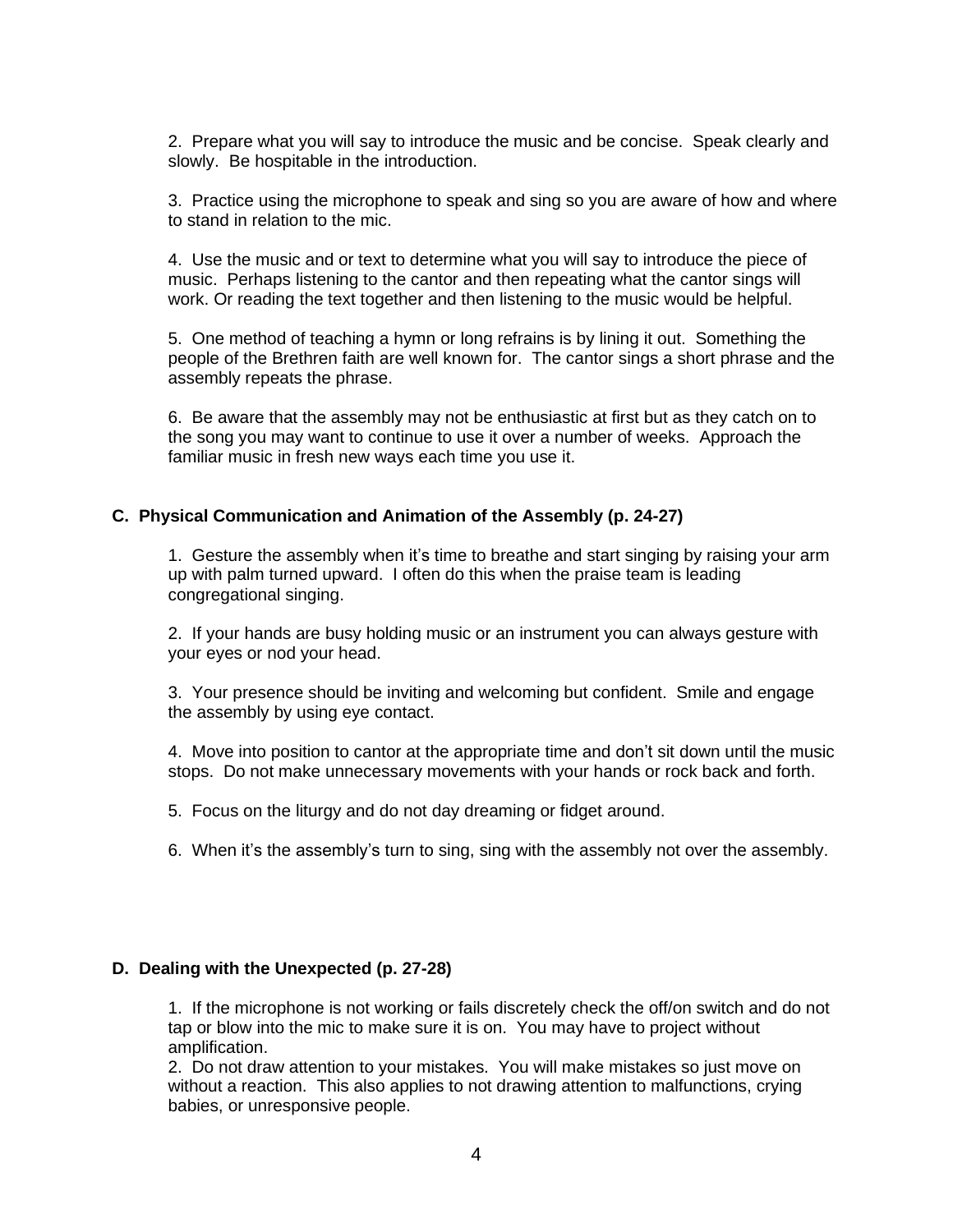3. Remember to be kind and kindness will find you too.

4. Evaluate how you thought the service went. Find time to discuss concerns in the days following the service.

*HANDBOOK FOR CANTORS, Revised Edition.* **Diana Kodner. Liturgy Training Publications. 1997.**

Jeffrey Clouser MACM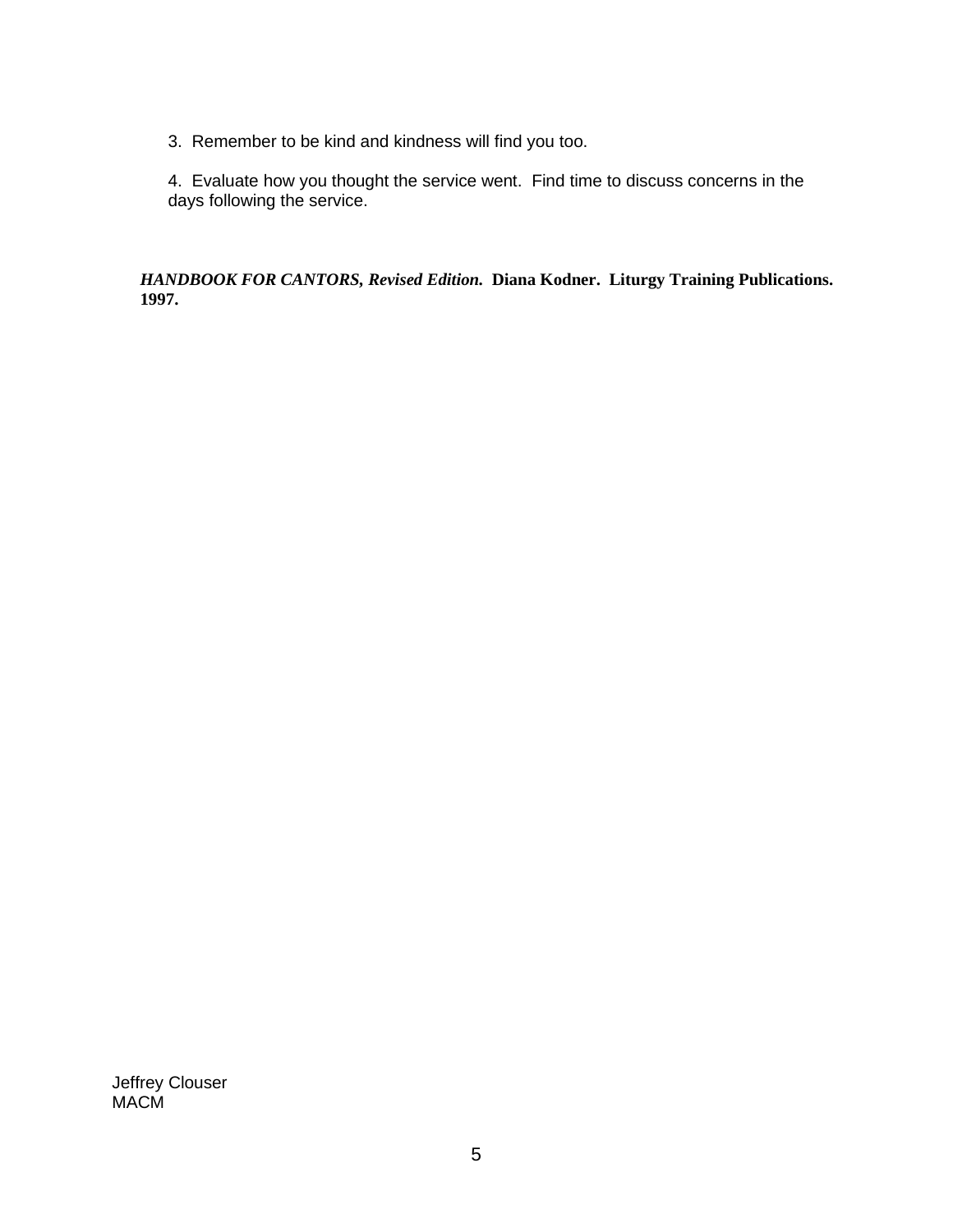June 2018 Music & Liturgy MN 2173 May Schwarz

## **Handbook for Cantors Presentation**

## *Practice and Related Concerns*

### **A. Practice (p. 93-101)**

- 1. Establish a regular and routine time for practice.
- 2. Be free of distractions and have a keyboard available to find pitches.
- 3. A metronome can be useful for tempos and maintaining a steady beat.

4. A full length mirror could be helpful to watch your posture (alignment), body language, facial expressions, breathing and mouth as you sing.

- 5. Use a music stand to keep your hands free to practice gesturing.
- 6. A dictionary of musical terms may be helpful.
- 7. Make sure to vocalize (warm-up) before you start to practice.

8. After warm-ups, work on your music, moving from least difficult to most difficult might be the best progression.

9. It may be best to learn the music on neutral syllables/vows before incorporating the words.

10. You can speak or chant the song in rhythm on a single pitch. Then put the text and tune together.

11. As you sing through the music pay attention to breathing, vowel sounds, pitch, and phrasing.

12. Be sure to rest during practice if the voice needs it.

13. It is important to internalize the pitch so it can be produced at site by memory. Do you hear the note in your head before you sing it? This can be accomplished by practicing to sing pitches in half steps and whole steps and by practicing leaps. Practice major and minor intervals.

14. Cantor should use straight tones rather than vibrato.

15. You want to make sure you stay in tune. Consider your breath, alignment, ease/ tension. Can you hear the instruments? Are the instruments in tune? Have you had enough rest? Are you maintaining energy through phrases?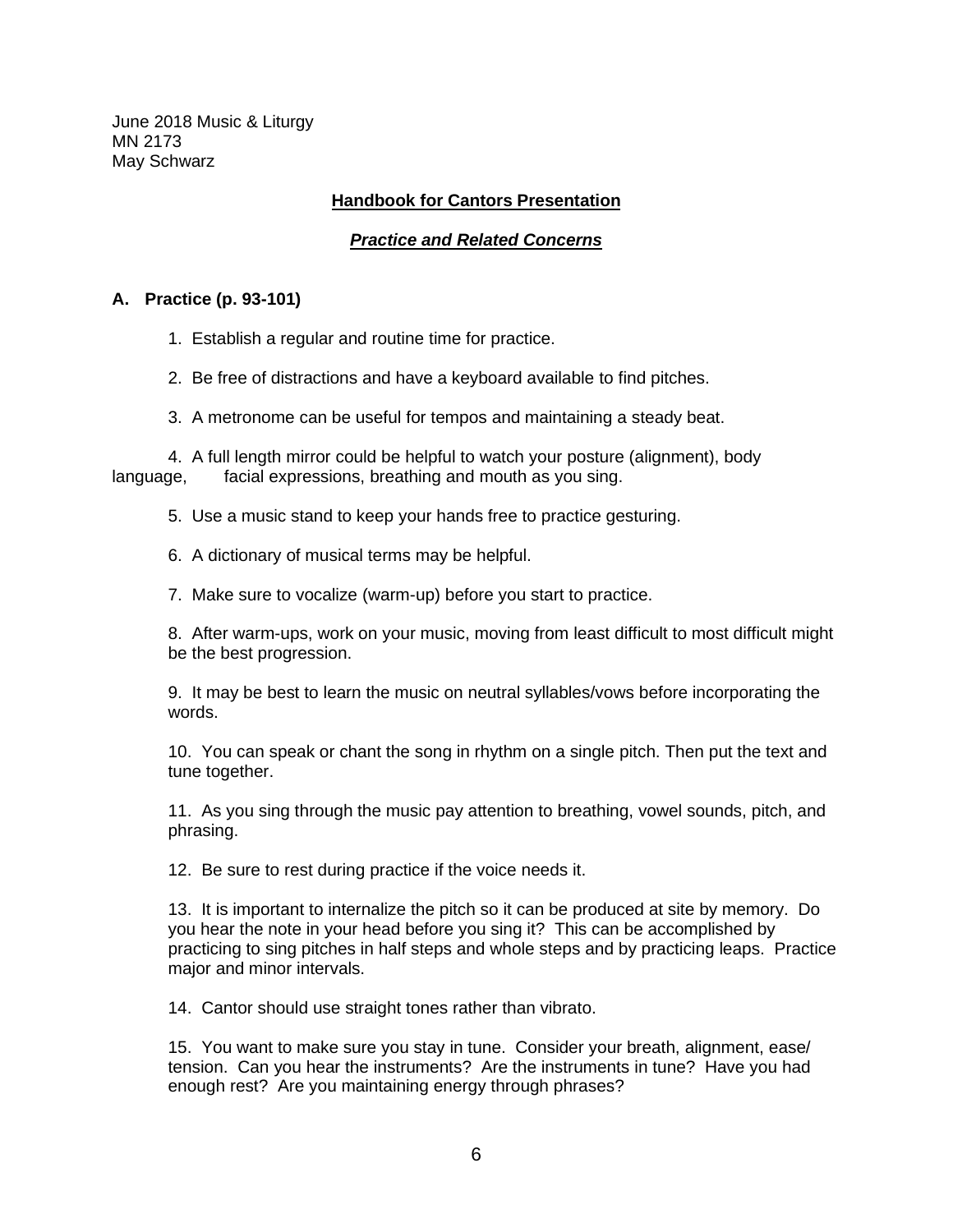- 16. Intonation Concerns (p. 99-101)
	- a. Problems in the Music singing repeated notes, descending lines, intervals.

b. Problems in Singing - Ends of phrases and sustained notes, hear the note in your head, sliding voiced consonants, tension, range, dynamics, rest.

c. Acoustical Concerns - reverberation/Doppler effect, hearing instruments, dead space.

d. Poor Intonation in Others - assembly response, instruments

## **B. Related Concerns**

- 1. When Is a Cantor Not a Cantor
	- a. Choirs have their own ministry and Cantors have their own ministry.

b. Cantors have a responsibility to the assembly making sure of their participation.

c. The Cantor does not play the organ. He or she stands before the assembly and leads the assembly in song.

- 2. The Cantor and Others (p. 104)
	- a. Interacting with Others How do you minister to others?

b. Cantoring and My Life - How do you minister to yourself? Do you take care of yourself and your relationships?

3. Beyond Sunday Morning

a. What role do cantors play at weddings, funerals and baptisms? People are least likely to sing in these settings so a cantor can be most useful.

4. Preparation with Other Liturgical Ministers

a. Those involved in a service should come together to discuss and walk through the liturgy. This could include the cantor, lector, presider, acolyte, and others.

- b. Be sure to review liturgies that occur less often.
- 5. Inclusive Language

a. Careful thought must be placed in the changing of text to be more inclusive of the entire community. You must consider the musical and liturgical appropriateness to make sure that the theological integrity remains.